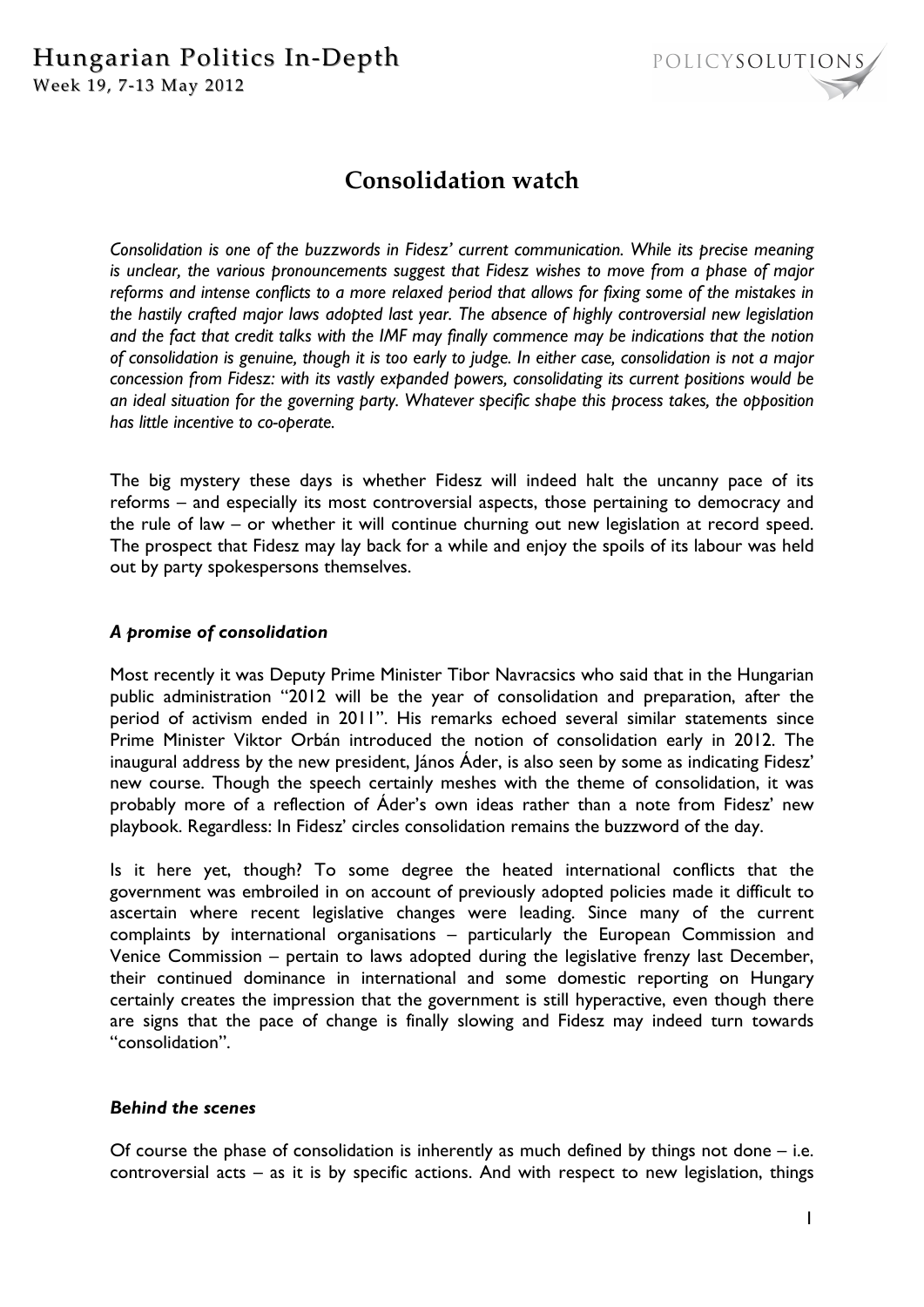

Week 19, 7-13 May 2012

have indeed been fairly quite over the past weeks. An even more important sign is the unexpected movement in the talks with the EU and the IMF. For months, Orbán claimed to be begging the IMF to begin the credit talks, and complained that the international institutions were dragging their heels to make recalcitrant Hungary toe the line. The surprising green light to negotiations has led many analysts to speculate that the government made secret concessions to the international players, maybe promising to scale back some of the more drastic changes pertaining to the judiciary and the central bank, for instance. After all, even Fidesz representatives have acknowledged that some of the hastily adopted reforms need revisions, thereby laying the rhetorical groundwork for enacting the changes required by the EU and/or IMF.

We only have indirect indicators as to whether the most recent development in the protracted back and forth between the Hungarian government and the EU/IMF duo is indeed more promising than previous phases of apparent accommodation. But the fact that the forint is rallying to highs unseen in many months, coupled with the images of Tamás Fellegi going to conduct actual credit talks, inspire hope that the process of consolidation will involve a stabilisation of Hungary's risky debt situation. Though some experts have recently cast doubt on the professional consensus that an IMF credit is needed, in light of the current exorbitant interest rates low interest financing would save the exchequer considerable money. The reduced cost of servicing the debt would be the first tangible benefit of "consolidation".

#### *Refitting the steamroller*

For the political opposition as well as for those non-partisan observers who are critical of the Orbán government's activities, both the lofty pronouncements and the temporary lull in controversial reforms are not necessarily a reliable indication that no more major changes will be enacted until 2014. The suspicion is that if Fidesz feels that further major changes are necessary to buttress its power, then this need will always trump whatever advantages a period of calm may yield.

Still, those advantages may be substantial. Fidesz probably recognised that constant all-round confrontation ultimately hurts its popular standing. In fact, in all probability the plan was right from the start to get the controversial legislation out of the way quickly and to then revert to a more peaceful style of governance. Though it retains a commanding lead among the shrinking base of likely voters, Fidesz' popularity has plummeted in the electorate at large. While economic hardships are the primary cause, Fidesz' reputation for showing no inhibition in the exercise of its constitutional power has also alienated some voters, especially since they see few benefits to counterbalance the aggressive style of governance.

### *Keeping the benefits*

Moreover, at this point a phase of consolidation is a small concession from Fidesz, assuming that its statements are more than a mere rhetorical ploy. After all, what is being consolidated is a structure of government with massively expanded powers for the ruling party and a personnel selection which will ensure that Fidesz will retain significant influence